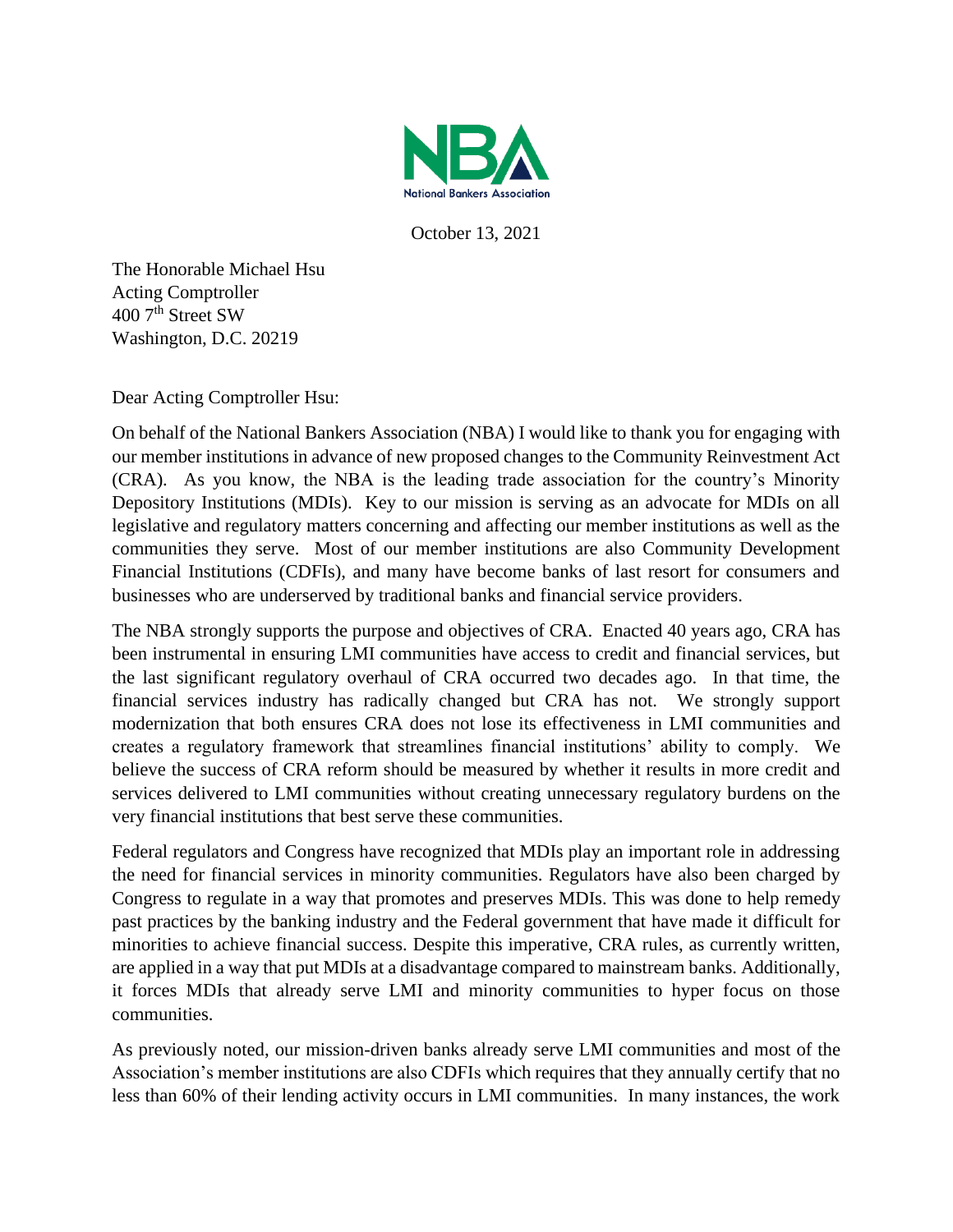that the Association's member institutions do to retain their CDFI certification would either be sufficient for meeting their CRA obligations or would include activities that should largely be a CRA qualifying activity. Unfortunately, there is no reciprocity between the CDFI certification, data collection, reporting, and recordkeeping process and the requirements of CRA examinations despite clear overlap in objectives and qualifying activities for both CRA and CDFI certification requirements. We believe that regulators should use this new proposed rule as an opportunity to change this dynamic.

Many of our smallest member institutions that are CDFIs expend significant staff and financial resources to comply with competing regimes that should otherwise be aligned. The proposed regulations do not provide accommodations for CDFIs that would streamline their CRA obligations or allow CDFIs to enjoy a rebuttable presumption of CRA compliance of at least a "Satisfactory" rating. We believe that past proposed regulations consistently missed the opportunity to eliminate – or at least reduce – the regulatory burdens that mission-driven lenders face and to harmonize what should be complementary regulatory regimes. Specifically, we recommend the following accommodations for MDIs in meeting their CRA obligations:

- MDIs should be able to submit their Annual Certification and Data Collection Report Form and be deemed in compliance with both the existing and any newly proposed CRA reporting, data collection, and reporting requirements; and
- Being deemed in compliance shall constitute a "Satisfactory Rating" given the kinds of investments and the scale of investments (60% of a CDFI's financing activities must occur in LMI areas) necessary to obtain and maintain CDFI certification.

While we hope regulators will exempt MDIs from the current CRA regime based on their mission and CDFI compliance, if that is not possible, we hope the following recommendations are considered in the base text of any new proposed rule. First, provide clarity around the description of CRA qualifying activity regarding MDIs. To this end, we recommend modifying the current language to include "capital investment, deposits, loans, all loan participations, other financial and nonfinancial support, or other ventures undertaken…". We believe this will eliminate any ambiguity with examiners that the full range of non-MDI bank support to MDIs is always CRAqualified activity. We also support MDIs support of other MDIs as CRA qualifying activity.

Second, we feel it is important for the CRA to provide a multiplier for capital investments in MDIs – irrespective of an MDI's location. The soon to be withdrawn rule addresses this issue with respect to the kinds of activity that potentially warrant CRA multipliers, and we hope this language is included in the revamped rule. Our institutions over-index in the impact that our activity has in meeting the credit needs of LMI and communities of color. And, like many minority-owned businesses, our member institutions often encounter significant barriers to raising capital due in part to the mission-oriented lending our banks engage in. The Act has long provided for CRA credit for capital investments in MDIs, but the instances where institutions have taken advantage of this provision has been sporadic at best. To that end, we believe that a multiplier for capital investments in MDIs above a specified minimum threshold sends the appropriate signal to potential bank investors, and it directly supports the community development work that CRA seeks to encourage and that MDIs already engage in. We also recommend that capital investments in